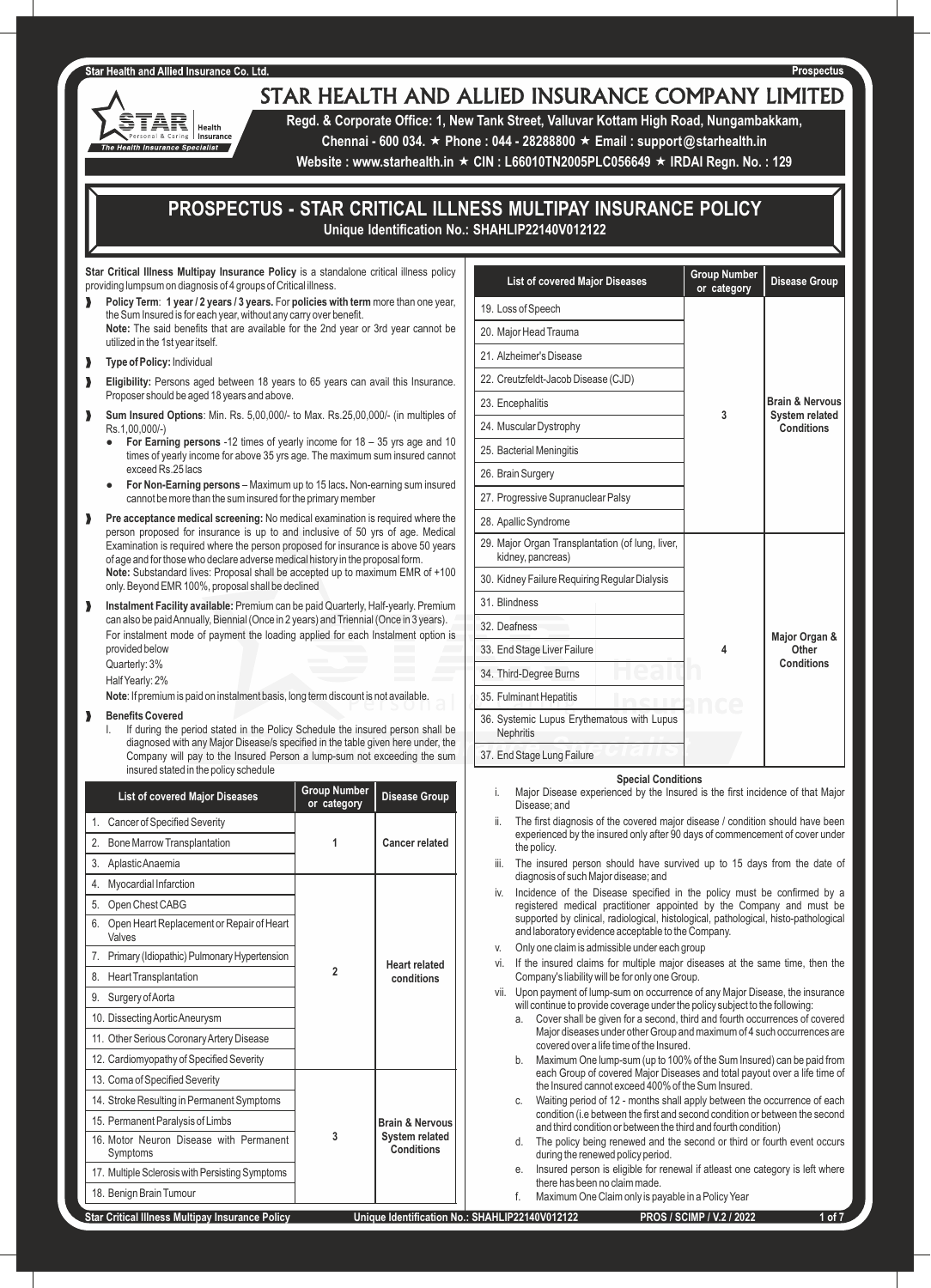II. **Star Wellness Program:** This program intends to promote, incentivize and to reward the Insured Persons' healthy life style through various wellness activities. The wellness activities as mentioned below are designed to help the Insured person to earn wellness reward points which will be tracked and monitored by the Company. The wellness points earned by the Insured Person(s) under the wellness program, can be utilized to get discount in premium. This Wellness Program is enabled and administered online through Star Wellness Platform (digital platform).

**Note:** The Wellness Activates mentioned in the table below (from Serial Number 1 to 5) are applicable for the Insured person(s) aged 18 years and above only.

**The following table shows the discount on renewal premium available under the Wellness Program**

| <b>Wellness Points Earned</b> | <b>Discount in Premium</b> |
|-------------------------------|----------------------------|
| 200 to 350                    | 2%                         |
| 351 to 600                    | 5%                         |
| 601 to 750                    | 7%                         |
| 751 to 1000                   | 10%                        |

*The wellness services and activities are categorized as below*

| Sr.No.   | <b>Activity</b>                                                                                                                                          | Maximum number of<br><b>Wellness Points that can</b><br>be earned under each<br>activity in a policy year |
|----------|----------------------------------------------------------------------------------------------------------------------------------------------------------|-----------------------------------------------------------------------------------------------------------|
|          | <b>Manage and Track Health</b>                                                                                                                           |                                                                                                           |
| 1.       | (a) Online Health Risk Assessment (HRA)                                                                                                                  | 50                                                                                                        |
|          | (b) Preventive Risk Assessment                                                                                                                           | 200                                                                                                       |
|          | <b>Affinity to Wellness</b>                                                                                                                              |                                                                                                           |
| 2.       | (a) Participating in Walkathon, Marathon,<br>Cyclothon and similar activities                                                                            | 100                                                                                                       |
|          | (b) Membership in a health club (for 1 year or<br>more)                                                                                                  | 100                                                                                                       |
| 3.       | Stay Active - If the Insured member achieves the<br>step count target on mobile app                                                                      | 200                                                                                                       |
| 4(a).    | Weight Management Program (for the Insured<br>who is Overweight / Obese)                                                                                 | 100                                                                                                       |
| $4(b)$ . | Sharing Insured Fitness Success Story through<br>adoption of Star Wellness Program (for the<br>Insured who is not Overweight / Obese)                    | 50                                                                                                        |
| $5(a)$ . | Chronic Condition Management Program (for<br>the Insured who is suffering from Chronic<br>Condition/s - Diabetes, Hypertension)                          | 250                                                                                                       |
| $5(b)$ . | On Completion of De-Stress & Mind Body<br>Healing Program (for the Insured who is not<br>suffering from Chronic Condition/s - Diabetes,<br>Hypertension) | 125                                                                                                       |
|          | <b>Additional Wellness Services</b>                                                                                                                      |                                                                                                           |
| 6.       | <b>Virtual Consultation Service</b>                                                                                                                      |                                                                                                           |
| 7.       | <b>Medical Concierge Services</b>                                                                                                                        |                                                                                                           |
| 8.       | Period & Fertility Tracker                                                                                                                               |                                                                                                           |
| 9.       | Digital Health Vault                                                                                                                                     |                                                                                                           |
| 10.      | <b>Wellness Content</b>                                                                                                                                  |                                                                                                           |
| 11.      | Health Quiz & Gamification                                                                                                                               |                                                                                                           |
| 12.      | Post-Operative Care                                                                                                                                      |                                                                                                           |
| 13.      | Discounts from Network Providers                                                                                                                         |                                                                                                           |

#### **1. Manage and Track Health**

**(a) Completion of Health Risk Assessment (HRA):** The Health Risk Assessment (HRA) questionnaire is an online tool for evaluation of health and quality of life of the Insured. It helps the Insured to introspect his/ her personal lifestyle. The Insured can log into his/her account on the website **www.starhealth.in** and complete the HRAquestionnaire. The Insured can undertake this once per policy year

**On Completion of online HRA questionnaire,** the Insured earns **50 wellness points.**

**Note:** To get the wellness points mentioned under HRA, the Insured has to complete the entire HRA within one month from the time he/she started HRA Activity.

- **(b) Preventive Risk Assessment:** The Insured can also earn wellness points by undergoing diagnostic / preventive tests during the policy year. These tests should include the four mandatory tests mentioned below. Insured can take these tests at any diagnostic centre at Insured's own expenses;
- **Star Critical Illness Multipay Insurance Policy Unique Identification No.: SHAHLIP22140V012122 PROS / SCIMP / V.2 / 2022 2 of 7**
- Prospectus If all the results of the submitted test reports are within the normal range, **Insured earns 200 wellness points**
- If the result of any one test is not within the normal range as specified in the lab report, **Insured earns 150 wellness points**
- If two or more test results are not within the normal range, **Insured earns 100 wellness points only**

# **List of mandatory tests under Preventive Risk Assessment**

- 1. Complete Haemogram Test<br>2. Blood Sugar (Fasting Blood
- 2. Blood Sugar (Fasting Blood Sugar (FBS) + Postprandial (PP) [or] HbA1c)
- 3. Lipid profile (Total cholesterol, HDL, LDL, Triglycerides, Total Cholesterol / HDL Cholesterol Ratio) 4. Serum Creatinine

**Note:** These tests reports should be submitted together and within 30 days from the date of undergoing such Health Check-Up.

**2. Affinity towards wellness:** Insured earns wellness points for undertaking any of the fitness and health related activities as given below;

|    | Initiative                                                                                                                                                                                                           | <b>Wellness Points</b> |
|----|----------------------------------------------------------------------------------------------------------------------------------------------------------------------------------------------------------------------|------------------------|
|    | Participating in Walkathon, Marathon, Cyclothon and<br>similar activities                                                                                                                                            |                        |
| a. | On submission of BIB Number along with the details of<br>the entry ticket taken to participate in the event.                                                                                                         | 100                    |
| b. | Membership in a health club (for 1 year or more) - In a Gym/<br>Yoga Centre / Zumba Classes / Aerobic Exercise / Sports<br>Club / Pilates Classes / Swimming / Tai Chi/ Martial Arts /<br>Gymnastics / Dance Classes | 100                    |

**Note:** In case if Insured is not a member of any health club, he/she should join into club within 3 months from the date of the policy risk commencement date. Insured person should submit the health club membership.

**3. Stay Active:** Insured earns wellness points on achieving the step count target on star mobile application as mentioned below**;**

| Average number of steps per day in a policy year                                       | <b>Wellness Points</b> |
|----------------------------------------------------------------------------------------|------------------------|
| If the average number of steps per day in a policy year are between -<br>5000 and 7999 | 100                    |
| If the average number of steps per day in a policy year are between -<br>8000 and 9999 | 150                    |
| If the average number of steps per day in a policy year are -<br>10000 and above       | 200                    |
| Note:                                                                                  |                        |

- First month and last month in each policy year will not be taken into consideration for calculation of average number of steps per day under **Stay Active.**
- The mobile app must be downloaded within 30 days of the policy risk start date to avail this benefit.
- The average step count completed by an Insured member would be tracked on star wellness mobile application.
- **4(a) Weight Management Program:** This Program will help the Insured persons with Over Weight and Obesity to manage their Body Mass Index (BMI) through the empanelled wellness experts who will guide the Insured in losing excess weight and maintain their BMI;
	- On acceptance of the Weight Management Program, **Insured earns 50 wellness points**
	- An additional **50 wellness points will be awarded** in case if the results are achieved and maintained as mentioned below;

| Sr.No.                                                                                                             | Name of the                                 | Values to be                          | Criteria to get the                                                              |
|--------------------------------------------------------------------------------------------------------------------|---------------------------------------------|---------------------------------------|----------------------------------------------------------------------------------|
|                                                                                                                    | <b>Ailment</b>                              | submitted                             | <b>Wellness points</b>                                                           |
| 1.                                                                                                                 | Obesity (If BMI is                          | Height & Weight                       | Achieving and maintaining the                                                    |
|                                                                                                                    | above 29)                                   | (to calculate BMI)                    | BMI between 18 and 29                                                            |
| 2.                                                                                                                 | Overweight (If BMI is<br>between 25 and 29) | Height & Weight<br>(to calculate BMI) | Reducing BMI by two points and<br>maintaining the same BMI in the<br>policy year |
| المقامر بالقطاعية والمجرم المتشارك المستقبل والمستحقق والمستند والمستنقص والمساري والمتارك المالا والمستقبل ومساوا |                                             |                                       |                                                                                  |

Values (for BMI) shall be submitted for every 2 months (up to 5 times in each policy year)

**4(b)** Incase if the Insured is not Overweight / Obese, the Insured can submit his/her **Fitness Success Story with us, on how the Insured Started / Improved /Maintaining his/her "Active/Healthy Life Style" through adoption of Star Wellness Activities**;

On submission of the Fitness Success Story through adoption of Star Wellness Activities, Insured earns **50** wellness points

- **5(a) Chronic Condition Management Program:** This Program will help the Insured suffering from **Diabetes, Hypertension** to track their health through the empanelled wellness experts who will guide the insured in maintaining/ improving the health condition;
	- On acceptance of the Chronic Condition Management Program, **Insured earns 100 wellness points**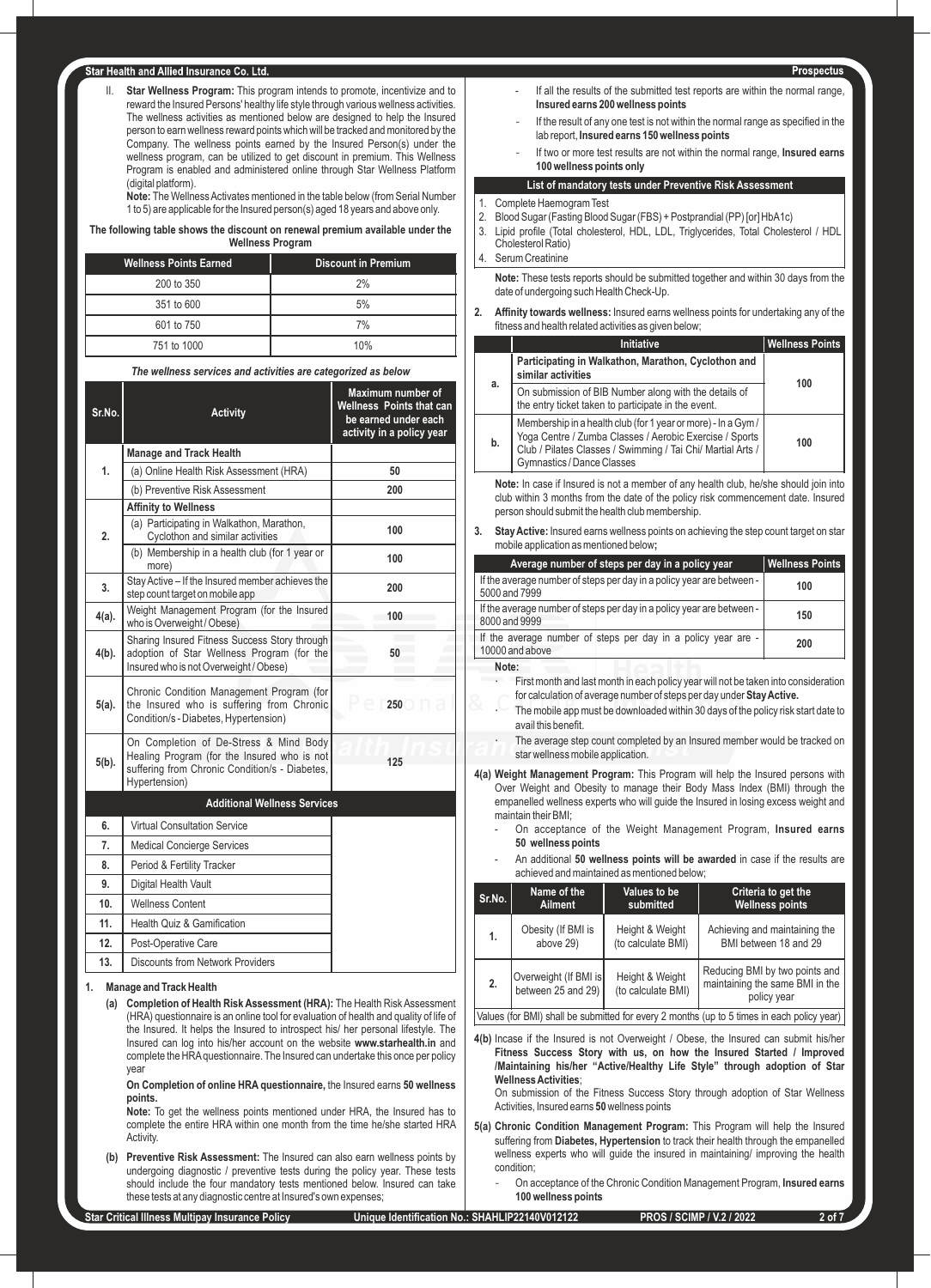- The Insured has to submit the test result values for every 3 months maximum up to 3 times in a policy year
- If the test result values are within +/- 10% range of the values given below, for at least 2 times in a policy year, **an additional 150 wellness points will be awarded**
- These tests reports to be submitted within 1 month from the date of undergoing the Health Check-Up

| Sr.No. | Name of the<br>Ailment                                                                                              | Test to be<br>submitted                                            | Values Criteria to get the<br>additional Wellness points               |
|--------|---------------------------------------------------------------------------------------------------------------------|--------------------------------------------------------------------|------------------------------------------------------------------------|
|        | Diabetes (Insured                                                                                                   | HbA1c                                                              | $\leq 6.5$                                                             |
| 1.     | can submit either<br>HbA1c test value<br>(or)<br>Fasting Blood Sugar<br>(FBS) Range &<br>Postprandial test<br>value | Fasting Blood Sugar<br>(FBS) Range &<br>Postprandial test<br>value | 100 to 125 mg/dl<br>below 160 mg/dl                                    |
| 2.     | Hypertension                                                                                                        | Measured with - BP<br>apparatus                                    | Systolic Range - 110 to 140<br>mmHq<br>Diastolic Range - 70 to 90 mmHg |

- **5(b)** In case if the Insured is not suffering from Chronic Condition/s (Diabetes, Hypertension) he/she can opt for **"De-Stress & Mind Body Healing Program"**. This program helps the Insured to reduce stress caused due to internal (self-generated) & external factors and increases the ability to handle stress;
	- On acceptance of De-stress & Mind Body Healing Program Insured earns **50**wellness points
	- On completion of De-stress & Mind Body Healing Program Insured earns an additional **75**wellness points

**Note:** This is a 10 weeks program which insured needs to complete without any break.

**6. Virtual Consultation Service: 'Medical Consultation'** is available through our in-house Medical Practitioners/Empanelled Service providers round the clock to the insured through an online portal, mobile application as a chat service, voice call or a call back service. Consultations including on '**Diet & Nutrition'** and '**Second Medical Opinion'** is available.

### **7. Medical Concierge Services**

- The Insured can also contact Star Health to avail the following services
- Emergency assistance information such as nearest ambulance / hospital / blood bank etc
- **8. Period & Fertility Tracker:** The online easy tracking program helps every woman with their period health and fertility care. The program gives access to trackers for period and ovulation which maps out cycles for months. This helps in planning for conception prevention and tracks peak ovulation if planning pregnancy.
- **9. Digital Health Vault:** A secured Personal Health records system for Insured to store/access and share health data with trusted recipients. Using this portal, Insured can store their health documents (prescriptions, lab reports, discharge summaries etc.), track health data add family members.
- **10. Wellness Content:** The wellness portal provides rich collection of health articles, blogs, tips and other health and wellness content. The contents have been written by experts drawn from various fields. Insured will benefit from having one single and reliable source for learning about various health aspects and incorporating positive health changes.

## **11. Health Quiz & Gamification**

- The wellness portal provides a host of Health & Wellness Quizzes. The wellness quizzes are geared towards helping the Insured to be more aware of various health choices
- Gamification helps in creating fun and engaging health & wellness experiences. It helps to create a sense of achievement in users and increases motivation levels
- **12. Post-Operative Care:** It is done through follow up phone calls (primarily for surgical cases) for resolving their medical queries
- **13. Discounts from Network Providers:** The Insured can avail discounts on the services offered by our network providers which will be displayed in our website. **Terms and conditions under wellness activity**
	- Any information provided by the Insured in this regard shall be kept confidential
	- There will not be any cash redemption against the wellness reward points
	- Insured should notify and submit relevant documents, reports, receipts etc for various wellness activities within 1 month of undertaking such activity/test
	- No activity, report, document, receipt can be submitted in the last month of each policy year
	- For services that are provided through empanelled service provider, Star Health is only acting as a facilitator; hence would not be liable for any incremental costs or the services
- All medical services are being provided by empanelled health care service provider. We ensure full due diligence before empanelment. However Insured should consult his/her doctor before availing/taking the medical advices/services. The decision to utilize these advices/services is solely at Insured person's discretion
- We reserve the right to remove the wellness reward points if found to be achieved in unfair manne
- Star Health, its group entities, or affiliates, their respective directors, officers, employees, agents, vendors, are not responsible or liable for, any actions, claims, demands, losses, damages, costs, charges and expenses which a Member claims to have suffered, sustained or incurred, by way of and / or on account of the Wellness Program
- Services offered are subject to guidelines issued by IRDAI from time to time

## **ILLUSTRATION OF BENEFITS**

**Lets look how the Insured can avail discount on premium through the "Star Wellness Program"**

#### **Scenario – 1**

A24 year old Individual Ramesh buys **Star Critical Illness Multipay Insurance Policy**  on 15<sup>th</sup> July, 2021 with Sum Insured of 25 Lacs, let's understand how he can earn **Wellness Points** by doing different wellness activities. Ramesh has declared that his Body Mass Index (BMI) as 25. Ramesh enrolled under the Star Wellness Program and completed the following **wellness activities**.

| Sr.No.                                                                                                      | Name of the wellness activity taken up during<br>the policy year                 | <b>Wellness Points</b><br><b>Earned</b> |
|-------------------------------------------------------------------------------------------------------------|----------------------------------------------------------------------------------|-----------------------------------------|
| 1.                                                                                                          | Completed Online Health Risk Assessment (HRA)                                    | 50                                      |
| 2.                                                                                                          | Submitted Health Check-Up Report (one test<br>result is not within normal range) | 150                                     |
| 3.                                                                                                          | Participated in Walkathon                                                        | 100                                     |
| 4.                                                                                                          | Attended to Yoga Classes                                                         | 100                                     |
| 5.                                                                                                          | Achieved 10,000 average number of steps per<br>day during the policy year        | 200                                     |
| 6.                                                                                                          | Ramesh accepted the Weight management<br>program and reached 23 BMI              | 100                                     |
| 7.                                                                                                          | Ramesh has completed De-stress & Mind Body<br><b>Healing Program</b>             | 125                                     |
|                                                                                                             | Total Number of Wellness Points earned                                           | 825                                     |
| Based on the number of Wellness Points earned Ramesh is eligible to get<br>10% discount on renewal premium. |                                                                                  |                                         |

#### **Scenario – 2**

A 35 year old Individual Umesh buys **Star Critical Illness Multipay Insurance Policy**  for two year period, with Sum Insured of 20 lacs, let's understand how he can earn **Wellness Points** by doing different wellness activities. He is suffering from Hypertension. Umesh enrolled under the Star Wellness Program and completed the following **wellness activities**.

| Sr.No. | Name of the wellness activity taken up<br>during the policy year          | <b>Wellness</b><br><b>Points</b><br>Earned in<br>the First<br>Year | <b>Wellness</b><br><b>Points</b><br><b>Earned</b> in<br>the Second<br>Year |
|--------|---------------------------------------------------------------------------|--------------------------------------------------------------------|----------------------------------------------------------------------------|
| 1.     | <b>Completed Online Health Risk Assessment</b><br>(HRA)                   | 50                                                                 | 50                                                                         |
| 2.     | Submitted Health Check-Up Report                                          | 200                                                                | 200                                                                        |
| 3.     | Participated in Walkathon                                                 | 100                                                                | 100                                                                        |
| 4.     | Attended to Tai Chi Classes                                               | 100                                                                |                                                                            |
| 5.     | Achieved 10,000 average number of steps<br>per day during the policy year | 200                                                                | 200                                                                        |
| 6.     | Submitted his fitness success story                                       | 50                                                                 | 50                                                                         |
| 7.     | Managed Hypertension through Chronic<br>management program                | 250                                                                | 250                                                                        |
|        | <b>Total Number of Wellness Points earned</b>                             | 950                                                                | 850                                                                        |
|        |                                                                           |                                                                    |                                                                            |

**Total Number of Wellness Points earned by Umesh = 1800 (950+850) Calculation of Wellness Points as per two year policy condition = 900 (1800/2)**

**Based on the number of Wellness Points earned, Umesh is eligible to get 10% discount on renewal premium**

- **Exclusions:** The Company shall not be liable to make any payment under this Policy towards a covered Major disease, caused by, based on, arising out of or howsoever attributable to any of the following:
	- 1. Any Illness, sickness or disease other than those specified as Critical Illnesses under this Policy.
	- 2. Pre-existing Disease means any condition, aliment, injury or disease / critical illness / disability:
		- a. That is/are diagnosed by a physician within 48 months prior to the effective date of the policy issued by the insurer or its reinstatement; or
		- b. For which medical advice or treatment was recommended by, or received from, a Physician within 48 months Prior to the effective date of the policy issued by the insurer or its reinstatement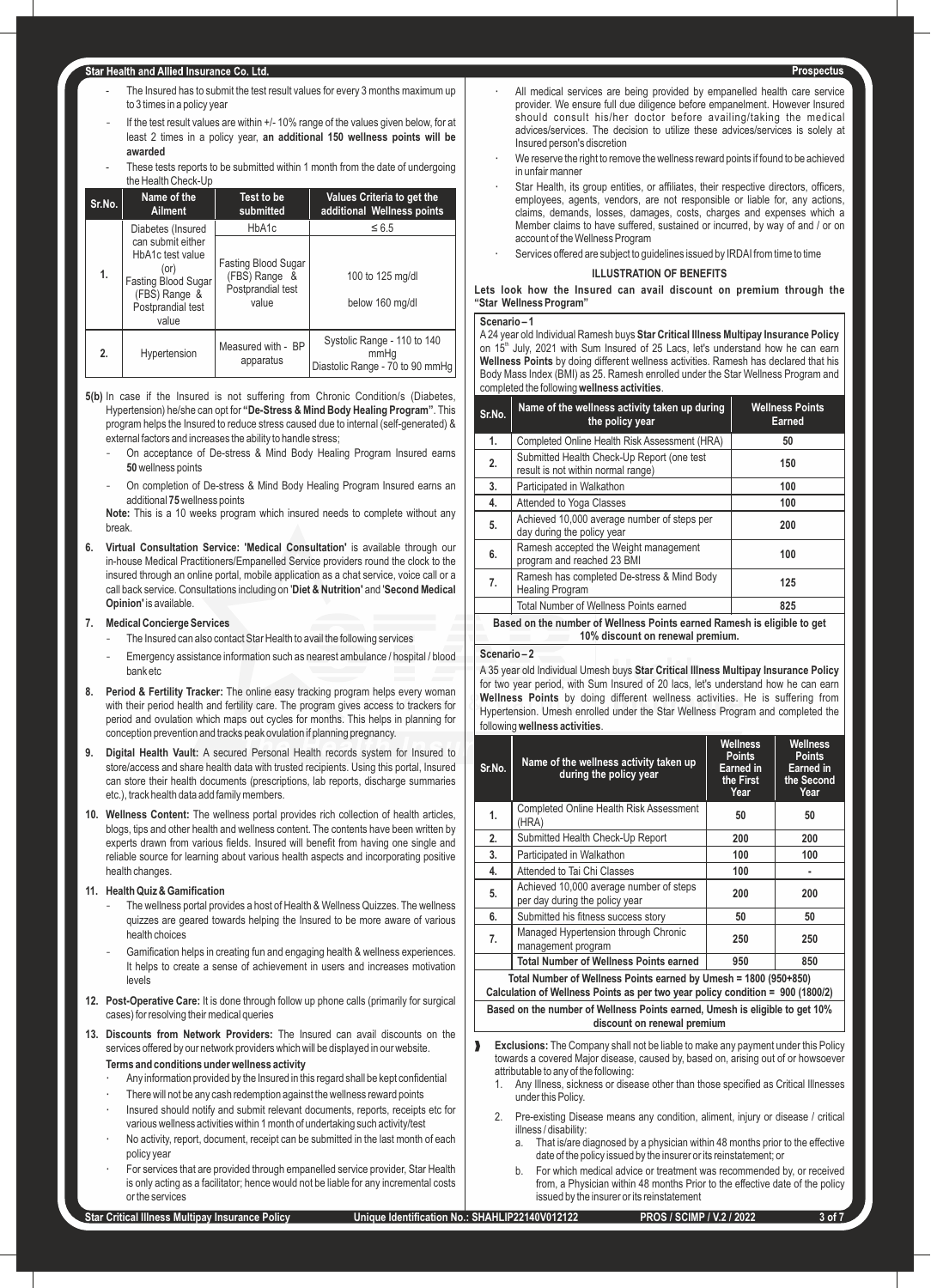In case of enhancement of sum insured the exclusion shall apply afresh to the extent of sum insured increase.

Coverage under the policy after the expiry of 48 months for any pre-existing disease is subject to the same being declared at the time of application and accepted by Insurer.

- 3. Any Critical Illness caused due to treatment for, Alcoholism, drug or substance abuse or any addictive condition and consequences thereof.
- 4. Narcotics used by the Insured Person unless taken as prescribed by a registered Medical Practitioner.
- 5. Any Critical Illness caused due to intentional self-injury, suicide or attempted suicide, whether the person is medically sane or insane.
- 6. Any Critical Illness, caused by or arising from or attributable to a foreign invasion, act of foreign enemies, hostilities, warlike operations (whether war be declared or not or while performing duties in the armed forces of any country during war or at peace time), civil war, public defense, rebellion, revolution, insurrection, military or usurped power.
- 7. Any Critical Illness caused by ionizing radiation or contamination by radioactivity from any nuclear fuel (explosive or hazardous form) or from any nuclear waste from the combustion of nuclear fuel, nuclear, chemical or biological attack.
- 8. Congenital External Anomalies, inherited disorders or any complications or conditions arising there from including any developmental conditions of the Insured.
- 9. Any Critical Illness caused by any treatment necessitated due to participation as a professional in hazardous or adventure sport, including but not limited to, para jumping, rock climbing, mountaineering, rafting, motor racing, horse racing or scuba diving, hand gliding, sky diving, deep sea diving and selfie accident.
- 10. Participation by the Insured Person in any flying activity, except as a bona fide, fare paying passenger of a recognized airline on regular routes and on a scheduled timetable.
- 11. Any Critical Illness, caused by Medical treatment traceable to childbirth (including complicated deliveries and caesarean sections incurred during hospitalization) except ectopic pregnancy. Any Critical Illness due to miscarriages (unless due to an accident) and lawful medical termination of pregnancy during the policy period.
- 12. Any Critical Illness, caused by any unproven/ experimental treatment, service and supplies for or in connection with any treatment. Unproven/ experimental treatments are treatments, procedures or supplies that lack significant medical documentation to support their effectiveness.
- 13. Any Critical Illness based on certification/diagnosis/treatment from persons not registered as Medical Practitioners, or from a Medical Practitioner who is practicing outside the discipline that he/ she is licensed for.
- Any Critical Illness, caused due to any treatment, including surgical management, to change characteristics of the body to those of opposite sex.
- 15. Any Critical Illness caused due to cosmetic or plastic surgery or any treatment to change the appearance unless for reconstruction following an Accident, Burn(s), or Cancer or as part of medically necessary treatment to remove a direct and immediate health risk to the insured. For this to be considered a medical necessity, it must be certified by the attending Medical Practitioner.
- 16. Any Critical Illness, caused due to surgical treatment of obesity that does not fulfil all the below conditions:
	- a. Surgery to be conducted is upon the advice of the Doctor
	- b. The Surgery / Procedure conducted should be supported by clinical protocols
	- c. The member has to be 18 years of age or older and
	- d. Body Mass Index (BMI):
		- greater than or equal to 40 or
			- greater than or equal to 35 in conjunction with any of the following severe comorbidities

following failure of less invasive methods of weight loss:

- i. Obesity related cardiomyopathy
- ii. Coronary heart disease
- iii. Severe Sleep Apnea
- iv. Uncontrolled Type 2 Diabetes despite optimal therapy
- 17. Any Critical Illness, caused due to treatments received in health hydros, nature cure clinics, spas or similar establishments or private beds registered as a nursing home attached to such establishments or where admission is arranged wholly or partly for domestic reason.
- 18. Any Critical Illness, caused by treatment arising from or consequent upon any Insured Person committing or attempting to commit a breach of law with criminal intent.
- 19. In the event of the death of the Insured Person within the stipulated survival period as set out above.
- 20. Any Critical Illness, caused by sterility and infertility. This includes:
	- a. Any type of contraception, sterilization
		- b. Assisted Reproductive services including artificial insemination and advanced reproductive technologies such as IVF, ZIFT, GIFT, ICSI
		- c. Gestational Surrogacy
		- d. Reversal of sterilization

# ‰ **Claim Settlement**:

- A. **Condition Precedent to Admission of Liability:** The terms and conditions of the policy must be fulfilled by the insured person for the Company to make any payment for claim(s) arising under the policy.
- B. The Insured Person or person(s) claiming on behalf of the Insured Person shall submit within 15 days of notification of claim, the filled and signed claim form and all relevant documents, information medical records and any other information/ documents the Company may request, to establish the Claim made

The company may examine and relax the time limits depending upon the merits of the Case

Such documents include but not limited to the following :-

- Claim form duly completed and signed
- Medical Certificate confirming the diagnosis / treatment of Major Disease from the treating medical practitioner in letter head.
- All Diagnostic test results / Imaging confirming positive existence of Major Disease
- Discharge summary / in case papers / complete treatment records (wherever applicable)
- Treating doctor's certificate regarding the duration & etiology of the Major Disease in letter head.
- Any other document specific to the treatment / illness
- Copy of PAN Card
- Copy of Aadhaar Card
- KYC (Identity proof with Address) of the proposer as per AMLGuidelines
- C. **Notification of Claim:** Upon hospitalization, notice with full particulars shall be sent to the Company within 24 hours from the time / date of occurrence of the event.

This is condition precedent to admission of liability under the policy. However the Company will examine and relax the time limit mentioned in these conditions depending upon the merits of the case.

Note: Call the 24 hour help-line for assistance - 1800 425 2255/1800 102 4477, Senior Citizens may call at 044 40020888

#### D. **Provision for Penal Interest**

- The Company shall settle or reject a claim, as the case may be, within 30 days from the date of receipt of last necessary document.
- In the case of delay in the payment of a claim, the Company shall be liable to pay interest to the policyholder from the date of receipt of last necessary document to the date of payment of claim at a rate 2% above the bank rate.
- iii. However, where the circumstances of a claim warrant an investigation in the opinion of the Company, it shall initiate and complete such investigation at the earliest, in any case not later than 30 days from the date of receipt of last necessary document- ln such cases, the Company shall settle or reject the claim within 45 days from the date of receipt of last necessary document.
- iv. ln case of delay beyond stipulated 45 days, the Company shall be liable to pay interest to the policyholder at a rate 2% above the bank rate from the date of receipt of last necessary document to the date of payment of claim.
- "Bank rate" shall mean the rate fixed by the Reserve Bank of India (RBI) at the beginning of the financial year in which claim has fallen due.
- ‰ **Multiple policies:** In case of multiple policies which provide fixed benefits, on the occurrence of the insured event in accordance with the terms and conditions of the policies, each insurer shall make the claim payments independent of payments received under other similar polices.
- ‰ **Disclosure of information:** The policy shall be void and all premium paid thereon shall be forfeited to the Company in the event of mis-representation, mis description or non-disclosure of any material fact by the policy holder

#### ‰ **Cancellation**

The policyholder may cancel this policy by giving 15 days written notice and in such an event, the Company shall refund premium for the unexpired policy period as detailed below;

| Cancellation table applicable for Policy Term<br>1 Year without instalment option                                       |                                     |  |
|-------------------------------------------------------------------------------------------------------------------------|-------------------------------------|--|
| Period on risk                                                                                                          | Rate of premium to be retained      |  |
| Up to one mth                                                                                                           | 22.5% of the policy premium         |  |
| Exceeding one mth up to 3 mths                                                                                          | 37.5% of the policy premium         |  |
| Exceeding 3 mths up to 6 mths                                                                                           | 57.5% of the policy premium         |  |
| Exceeding 6 mths up to 9 mths                                                                                           | 80% of the policy premium           |  |
| Exceeding 9 mths                                                                                                        | Full of the policy premium          |  |
| Cancellation table applicable for Policy Term 1 Year with instalment option of<br>Half-yearly premium payment frequency |                                     |  |
| Period on risk                                                                                                          | Rate of premium to be retained      |  |
| Up to 1 Mth                                                                                                             | 45% of the total premium received   |  |
| Exceeding one mth up to 4 mths                                                                                          | 87.5% of the total premium received |  |
| Exceeding 4 mths up to 6 mths                                                                                           | 100% of the total premium received  |  |
| Exceeding 6 mths up to 7 mths                                                                                           | 65% of the total premium received   |  |
| Exceeding 7 mths up to 10 mths                                                                                          | 85% of the total premium received   |  |
| Exceeding 10 mths                                                                                                       | 100% of the total premium received  |  |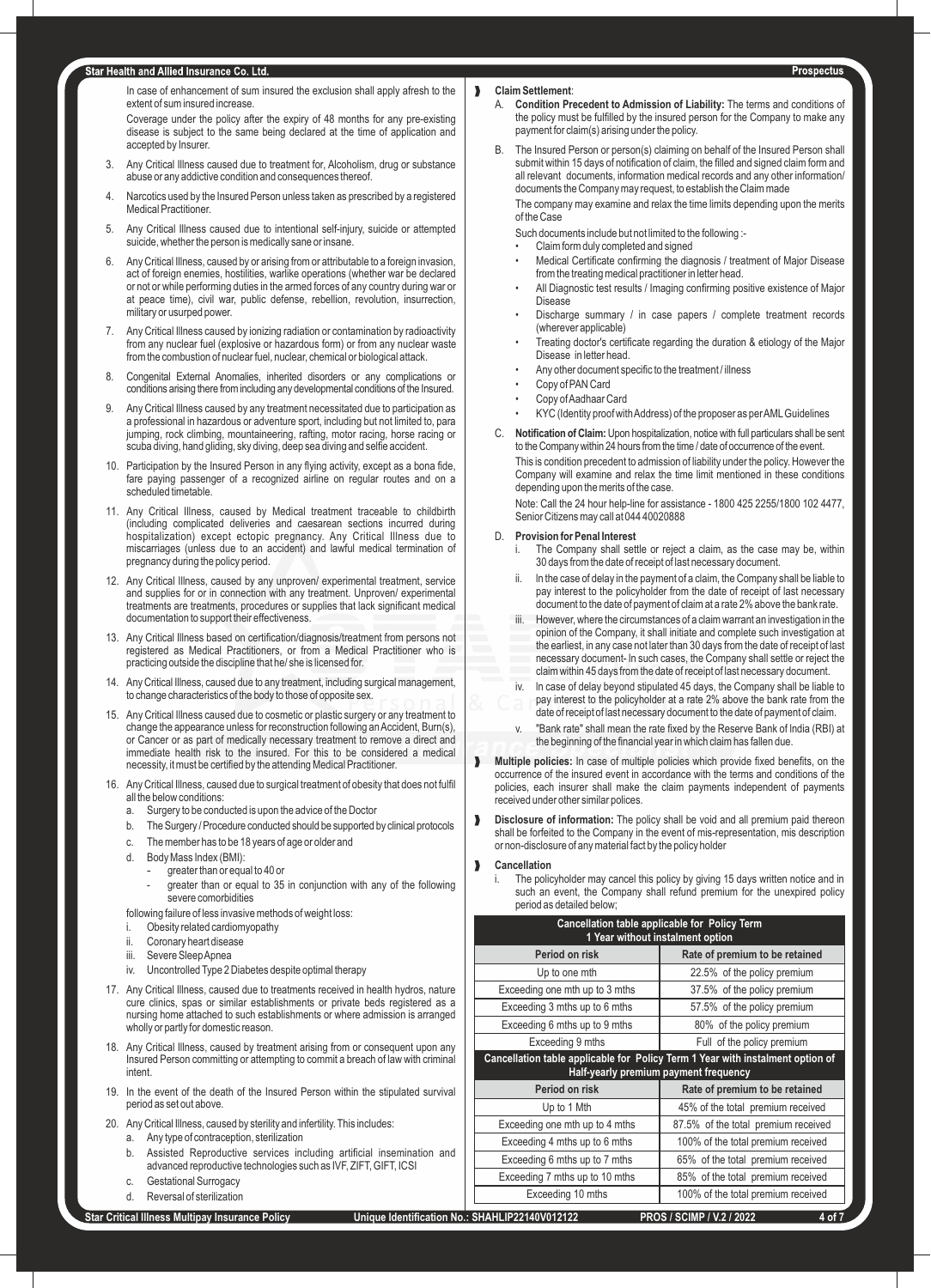| Cancellation table applicable for Policy Term 1 Year with instalment option of<br>Quarterly premium payment frequency |                                                                                   |  |
|-----------------------------------------------------------------------------------------------------------------------|-----------------------------------------------------------------------------------|--|
| Period on risk                                                                                                        | Rate of premium to be retained                                                    |  |
| Up to 1 Mth                                                                                                           | 87.5% of the total premium received                                               |  |
| Exceeding one mth up to 3 mths                                                                                        | 100% of the total premium received                                                |  |
| Exceeding 3 mths up to 4 mths                                                                                         | 87.5% of the total premium received                                               |  |
| Exceeding 4 mths up to 6 mths                                                                                         | 100% of the total premium received                                                |  |
| Exceeding 6 mths up to 7 mths                                                                                         | 85% of the total premium received                                                 |  |
| Exceeding 7 mths up to 9 mths                                                                                         | 100% of the total premium received                                                |  |
| Exceeding 9 mths up to 10 mths                                                                                        | 85% of the total premium received                                                 |  |
| Exceeding 10 mths                                                                                                     | 100% of the total premium received                                                |  |
|                                                                                                                       | Cancellation table applicable for Policy Term<br>2 Year without instalment option |  |
| Period on risk                                                                                                        | Rate of premium to be retained                                                    |  |
| Up to 1 Mth                                                                                                           | 17.5% of the policy premium                                                       |  |
| Exceeding one mth up to 3 mths                                                                                        | 25% of the policy premium                                                         |  |
| Exceeding 3 mths up to 6 mths                                                                                         | 37.5% of the policy premium                                                       |  |
| Exceeding 6 mths up to 9 mths                                                                                         | 47.5% of the policy premium                                                       |  |
| Exceeding 9 mths up to 12 mths                                                                                        | 57.5% of the policy premium                                                       |  |
| Exceeding 12 mths up to 15 mths                                                                                       | 67.5% of the policy premium                                                       |  |
| Exceeding 15 mths up to 18 mths                                                                                       | 80% of the policy premium                                                         |  |
| Exceeding 18 mths up to 21 mths                                                                                       | 90% of the policy premium                                                         |  |
| Exceeding 21 mths                                                                                                     | Full of the policy premium                                                        |  |
|                                                                                                                       | Cancellation table applicable for Policy Term 2 Year with instalment option of    |  |
| Period on risk                                                                                                        | Half-yearly premium payment frequency<br>Rate of premium to be retained           |  |
| Up to 1 Mth                                                                                                           |                                                                                   |  |
| Exceeding one mth up to 4 mths                                                                                        | 45% of the total premium received<br>87.5% of the total premium received          |  |
| Exceeding 4 mths up to 6 mths                                                                                         | 100% of the total premium received                                                |  |
| Exceeding 6 mths up to 7 mths                                                                                         | 65% of the total premium received                                                 |  |
| Exceeding 7 mths up to 10 mths                                                                                        | 85% of the total premium received                                                 |  |
| Exceeding 10 mths up to 12 mths                                                                                       | 100% of the total premium received                                                |  |
| Exceeding 12 mths up to 15 mths                                                                                       | 90% of the total premium received                                                 |  |
| Exceeding 15 mths up to 18 mths                                                                                       | 100% of the total premium received                                                |  |
| Exceeding 18 mths up to 21 mths                                                                                       | 90% of the total premium received                                                 |  |
| Exceeding 21 mths                                                                                                     | 100% of the total premium received                                                |  |
|                                                                                                                       | Cancellation table applicable for Policy Term 2 Year with instalment option of    |  |
|                                                                                                                       | Quarterly premium payment frequency                                               |  |
| Period on risk                                                                                                        | Rate of premium to be retained                                                    |  |
| Up to 1 Mth                                                                                                           | 87.5% of the total premium received                                               |  |
| Exceeding 1 mth up to 3mths                                                                                           | 100% of the total premium received                                                |  |
| Exceeding 3 mths up to 4 mths                                                                                         | 87.5% of the total premium received                                               |  |
| Exceeding 4 mths up to 6 mths                                                                                         | 100% of the total premium received                                                |  |
| Exceeding 6 mths up to 7 mths                                                                                         | 85% of the total premium received                                                 |  |
| Exceeding 7 mths up to 9 mths                                                                                         | 100% of the total premium received                                                |  |
| Exceeding 9 mths up to 10 mths                                                                                        | 85% of the total premium received                                                 |  |
| Exceeding 10 mths up to 12 mths                                                                                       | 100% of the total premium received                                                |  |
| Exceeding 12 mths up to 13 mths                                                                                       | 97.5% of the total premium received                                               |  |
| Exceeding 13 mths up to 15 mths                                                                                       | 100% of the total premium received                                                |  |
| Exceeding 15 mths up to 16 mths                                                                                       | 95% of the total premium received                                                 |  |
| Exceeding 16 mths up to 18 mths                                                                                       | 100% of the total premium received                                                |  |
| Exceeding 18 mths up to 19 mths                                                                                       | 95% of the total premium received                                                 |  |
| Exceeding 19 mths up to 21 mths                                                                                       | 100% of the total premium received                                                |  |
| Exceeding 21 mths up to 22 mths                                                                                       | 92.5% of the total premium received                                               |  |
| Exceeding 22 mths                                                                                                     | 100% of the total premium received                                                |  |

| Cancellation table applicable for Policy Term<br>3 Year without instalment option |                                                                           |  |  |
|-----------------------------------------------------------------------------------|---------------------------------------------------------------------------|--|--|
| Period on risk                                                                    | Rate of premium to be retained                                            |  |  |
| Up to 1 Mth                                                                       | 17.5% of the policy premium                                               |  |  |
| Exceeding one mth up to 3 mths                                                    | 22.5% of the policy premium                                               |  |  |
| Exceeding 3 mths up to 6 mths                                                     | 30% of the policy premium                                                 |  |  |
| Exceeding 6 mths up to 9 mths                                                     | 37.5% of the policy premium                                               |  |  |
| Exceeding 9 mths up to 12 mths                                                    | 42.5% of the policy premium                                               |  |  |
| Exceeding 12 mths up to 15 mths                                                   | 50% of the policy premium                                                 |  |  |
| Exceeding 15 mths up to 18 mths                                                   | 57.5% of the policy premium                                               |  |  |
| Exceeding 18 mths up to 21 mths                                                   | 65% of the policy premium                                                 |  |  |
| Exceeding 21 mths up to 24 mths                                                   | 72.5% of the policy premium                                               |  |  |
| Exceeding 24 mths up to 27 mths<br>Exceeding 27 mths up to 30 mths                | 80% of the policy premium<br>85% of the policy premium                    |  |  |
| Exceeding 30 mths up to 33 mths                                                   | 92.5% of the policy premium                                               |  |  |
| Exceeding 33 mths                                                                 | Full of the policy premium                                                |  |  |
| Cancellation table applicable for Policy Term 3 Year with instalment option of    |                                                                           |  |  |
| Half-yearly premium payment frequency                                             |                                                                           |  |  |
| Period on risk                                                                    | Rate of premium to be retained                                            |  |  |
| Up to 1 Mth                                                                       | 45% of the total premium received                                         |  |  |
| Exceeding 1 mth up to 4 mths                                                      | 87.5% of the total premium received                                       |  |  |
| Exceeding 4 mths up to 6 mths                                                     | 100% of the total premium received                                        |  |  |
| Exceeding 6 mths up to 7 mths                                                     | 65% of the total premium received                                         |  |  |
| Exceeding 7 mths up to 10 mths                                                    | 85% of the total premium received                                         |  |  |
| Exceeding 10 mths up to 12 mths<br>Exceeding 12 mths up to 15 mths                | 100% of the total premium received<br>90% of the total premium received   |  |  |
| Exceeding 15 mths up to 18 mths                                                   | 100% of the total premium received                                        |  |  |
| Exceeding 18 mths up to 21 mths                                                   | 90% of the total premium received                                         |  |  |
| Exceeding 21 mths up to 24 mths                                                   | 100% of the total premium received                                        |  |  |
| Exceeding 24 mths up to 27 mths                                                   | 95% of the total premium received                                         |  |  |
| Exceeding 27 mths up to 30 mths                                                   | 100% of the total premium received                                        |  |  |
|                                                                                   |                                                                           |  |  |
| Exceeding 30 mths up to 33 mths                                                   | 92.5% of the total premium received                                       |  |  |
| Exceeding 33 mths                                                                 | 100% of the total premium received                                        |  |  |
| Cancellation table applicable for Policy Term 3 Year with instalment option of    |                                                                           |  |  |
| Quarterly premium payment frequency<br>Period on risk                             |                                                                           |  |  |
| Up to 1 mth                                                                       | Rate of premium to be retained<br>87.5% of the total premium received     |  |  |
| Exceeding 1 mth up to 3 mths                                                      | 100% of the total premium received                                        |  |  |
| Exceeding 3 mth up to 4mths                                                       | 87.5% of the total premium received                                       |  |  |
| Exceeding 4 mths up to 6 mths                                                     | 100% of the total premium received                                        |  |  |
| Exceeding 6 mths up to 7 mths                                                     | 85% of the total premium received                                         |  |  |
| Exceeding 7 mths up to 9 mths                                                     | 100% of the total premium received                                        |  |  |
| Exceeding 9 mths up to 10 mths                                                    | 85% of the total premium received                                         |  |  |
| Exceeding 10 mths up to 12 mths                                                   | 100% of the total premium received                                        |  |  |
| Exceeding 12 mths up to 13 mths                                                   | 97.5% of the total premium received                                       |  |  |
| Exceeding 13 mths up to 15 mths                                                   | 100% of the total premium received                                        |  |  |
| Exceeding 15 mths up to 16 mths                                                   | 95% of the total premium received                                         |  |  |
| Exceeding 16 mths up to 18 mths                                                   | 100% of the total premium received                                        |  |  |
| Exceeding 18 mths up to 19 mths                                                   | 95% of the total premium received                                         |  |  |
| Exceeding 19 mths up to 21 mths                                                   | 100% of the total premium received                                        |  |  |
| Exceeding 21 mths up to 22 mths                                                   | 92.5% of the total premium received                                       |  |  |
| Exceeding 22 mths up to 24 mths<br>Exceeding 24 mths up to 25 mths                | 100% of the total premium received<br>97.5% of the total premium received |  |  |
| Exceeding 25 mths up to 27 mths                                                   | 100% of the total premium received                                        |  |  |
| Exceeding 27 mths up to 28 mths                                                   | 97.5% of the total premium received                                       |  |  |
| Exceeding 28 mths up to 30 mths                                                   | 100% of the total premium received                                        |  |  |
| Exceeding 30 mths up to 31 mths                                                   | 95% of the total premium received                                         |  |  |
| Exceeding 31 mths up to 33 mths                                                   | 100% of the total premium received                                        |  |  |
| Exceeding 33 mths up to 34 mths                                                   | 95% of the total premium received                                         |  |  |
| Exceeding 34 mths                                                                 | 100% of the total premium received                                        |  |  |

Notwithstanding anything contained herein or otherwise, no refunds of premium shall be made in respect of Cancellation where, any claim has been admitted or has been lodged or any benefit has been availed by the insured person under the policy.

ii. The Company may cancel the policy at any time on grounds of misrepresentation, non-disclosure of material facts, fraud by the insured person by giving 15 days written notice. There would be no refund of premium on cancellation on grounds of misrepresentation, non-disclosure of material facts or fraud

Prospectus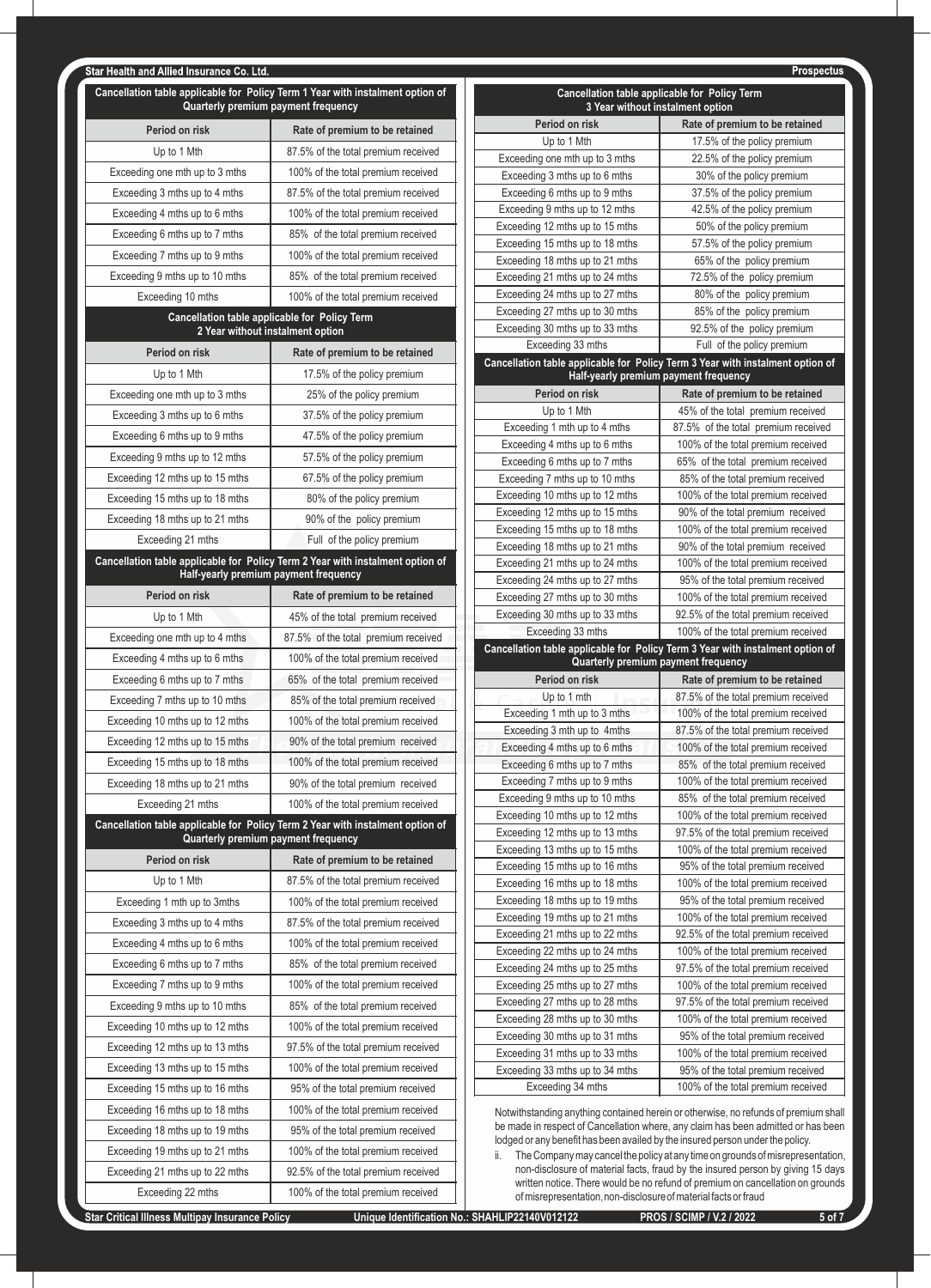- ‰ **Payment of Premium in Instalments**: lf the insured person has opted for Payment of Premium on an instalment basis i.e.Half Yearly or Quarterly, as mentioned in the policy Schedule/Certificate of lnsurance, the following Conditions shall apply (notwithstanding any terms contrary elsewhere in the policy);
	- a. Grace Period of 7 days would be given to pay the instalment premium due for the policy.
	- b. During such grace period, coverage will not be available from the due date of instalment premium till the date of receipt of premium by Company.
	- The insured person will get the accrued continuity benefit in respect of the "Waiting Periods", "Specific Waiting Periods" in the event of payment of premium within the stipulated grace Period
	- d. No interest will be charged lf the instalment premium is not paid on due date
	- e. ln case of instalment premium due not received within the grace period, the policy will get cancelled
	- f. ln the event of a claim, all subsequent premium instalments shall immediately become due and payable
	- g. The company has the right to recover and deduct all the pending installments from the claim amount due under the policy
- **M** Automatic Expiry: The insurance under this policy with respect to each relevant Insured Person policy shall expire immediately on the earlier of the following events:
	- Upon the death of the Insured Person.
	- ii. Upon exhaustion of the sum insured under the policy.
	- iii. Upon payment of one claim under each of the four categories
- **Renewal of policy:** The policy shall ordinarily be renewable except on grounds of fraud, misrepresentation by the Insured Person;
	- i. The Company shall endeavor to give notice for renewal. However, the Company is not under obligation to give any notice for renewal
	- Renewal shall not be denied on the ground that the insured person had made a claim or claims in the preceding policy years
	- Request for renewal along with requisite premium shall be received by the Company before the end of the policy period
	- iv. At the end of the policy period, the policy shall terminate and can be renewed within the Grace Period of 30 days to maintain continuity of benefits without break in policy. Coverage is not available during the grace period

No loading shall apply on renewals based on individual claims experience **Note:** Policy can be renewed if at least one category is left where there has been no claim made.

- ‰ **Possibility of Revision of Terms of the Policy lncluding the Premium Rates:** The Company, with prior approval of lRDAl, may revise or modify the terms of the policy including the premium rates. The insured person shall be notified three months before the changes are effected.
- **Enhancement of Sum insured:** Sum insured once opted cannot be enhanced even on renewal.

#### **Withdrawal of policy**

- In the likelihood of this product being withdrawn in future, the Company will intimate the insured person about the same 90 days prior to expiry of the policy.
- Insured Person will have the option to migrate to similar health insurance product available with the Company at the time of renewal with all the accrued continuity benefits such as cumulative bonus, waiver of waiting period. as per IRDAI guidelines, provided the policy has been maintained without a break.
- **Buy this insurance:** Please contact our nearest Branch Office /our Agent or visit our website www.starhealth.in for online purchase Discount of 5% for direct online purchase. This discount is available for first purchase only
- **N** Relief under Sec 80D of Income Tax Act: Insured Person is eligible for relief under Section 80-D of the IT Act in respect of the premium paid by any mode other than cash.
- **Important:** "IRDAI is not involved in activities like selling insurance policies, announcing bonus or investment of premiums. Public receiving such phone calls are requested to lodge a police complaint".
- **Prohibition of Rebates:** Section 41 of Insurance Act 1938 (Prohibition of rebates): No person shall allow or offer to allow, either directly or indirectly, as an inducement to any person to take out or renew or continue an insurance in respect of any kind of risk relating to lives or property in India, any rebate of the whole or part of the commission payable or any rebate of the premium shown on the policy, nor shall any person taking out or renewing or continuing a policy accept any rebate, except such rebate as may be allowed in accordance with the published prospectuses or tables of the insurer: Any person making default in complying with the provisions of this section shall be liable for a penalty which may extend to ten lakhs rupees.
- **M** How much does it cost to take this insurance? : The premium sheet is attached

# **Premium Chart (Excluding GST)**

| POLICY TERM 1 YEAR |                                           |  |
|--------------------|-------------------------------------------|--|
| Age Band in yrs    | Premium per mille Sum insured<br>(in Rs.) |  |
| 18-25              | 1.26                                      |  |
| $26 - 30$          | 1.87                                      |  |
| $31 - 35$          | 2.28                                      |  |
| 36-40              | $3.90\,$                                  |  |
| $41 - 45$          | 7.51                                      |  |
| 46-50              | 12.78                                     |  |
| $51 - 55$          | 19.92                                     |  |
| 56-60              | 27.71                                     |  |
| 61-65              | 42.01                                     |  |
| 66-70              | 77.73                                     |  |
| $71 - 75$          | 139.91                                    |  |
| Above 75           | 223.85                                    |  |